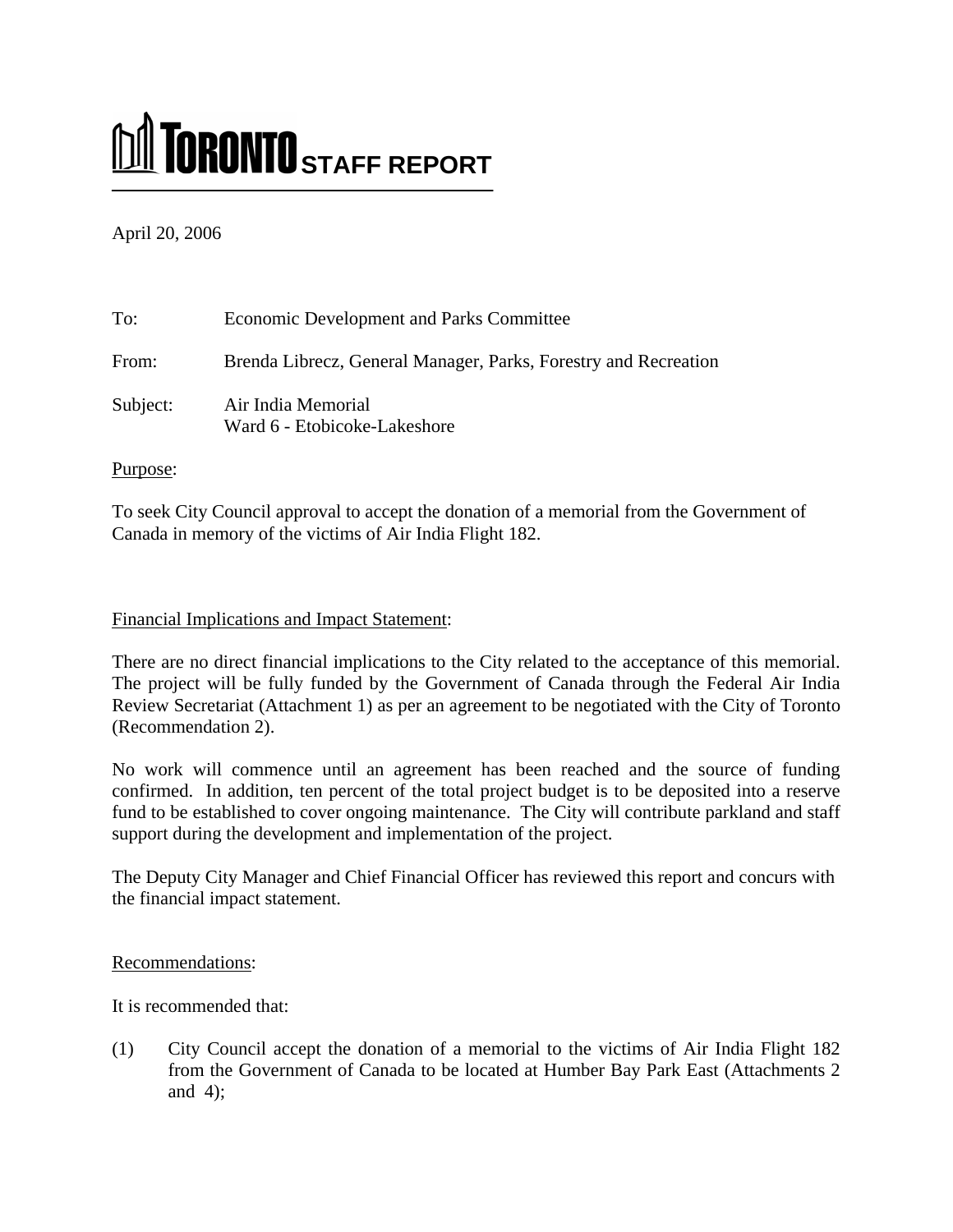- (2) authority be given to the General Manager, Parks, Forestry and Recreation to enter into an agreement with the Government of Canada for the purpose of stipulating the City's conditions and requirements related to the source of funding, design, development, construction, completion and ongoing maintenance of the proposed memorial;
- (3) following the successful negotiation of an agreement with the Government of Canada, the General Manager, Parks, Forestry and Recreation and the Chief Financial Officer submit a report to City Council with respect to establishing a reserve fund called the "Air India Memorial Maintenance Fund" to receive funds for the ongoing maintenance of the memorial; and
- (4) the appropriate City Officials be authorized and directed to take the necessary action to give effect thereto.

# Background:

On June 23, 1985, Air India Flight 182 crashed, due to an act of terrorism, into the Atlantic Ocean, just off the coast of Cork, Ireland. 329 innocent lives were lost in this aviation tragedy the world's worst prior to September 11, 2001.

While in Ireland in June 2005, then Prime Minister Paul Martin announced that June 23<sup>rd</sup> would be designated as a new National Day of Remembrance for Victims of Terrorism. In addition, Prime Minister Martin announced that the Federal Government of Canada would fund the cost of a memorial to be built in memory of the innocent lives lost. The families of the victims of Air India Flight 182 have been examining potential sites for a permanent memorial since the Prime Minister's announcement and as a result, a memorial has been proposed for an area located at Humber Bay East Park (Attachments 2 and 4).

A memorial tree and plaque was commissioned by the Ontario Government under the leadership of Premier David Peterson as a provincial symbol of remembrance. This modest memorial remains at Queen's Park today.

### Comments:

As per the Prime Minister's pledge, the project will be funded by the Federal Treasury Board through the Federal Air India Review Secretariat. Additional funding, equal to ten percent of the total cost of the memorial, will be provided to the City for the ongoing maintenance of the memorial and a reserve fund will be established for this purpose. The City will contribute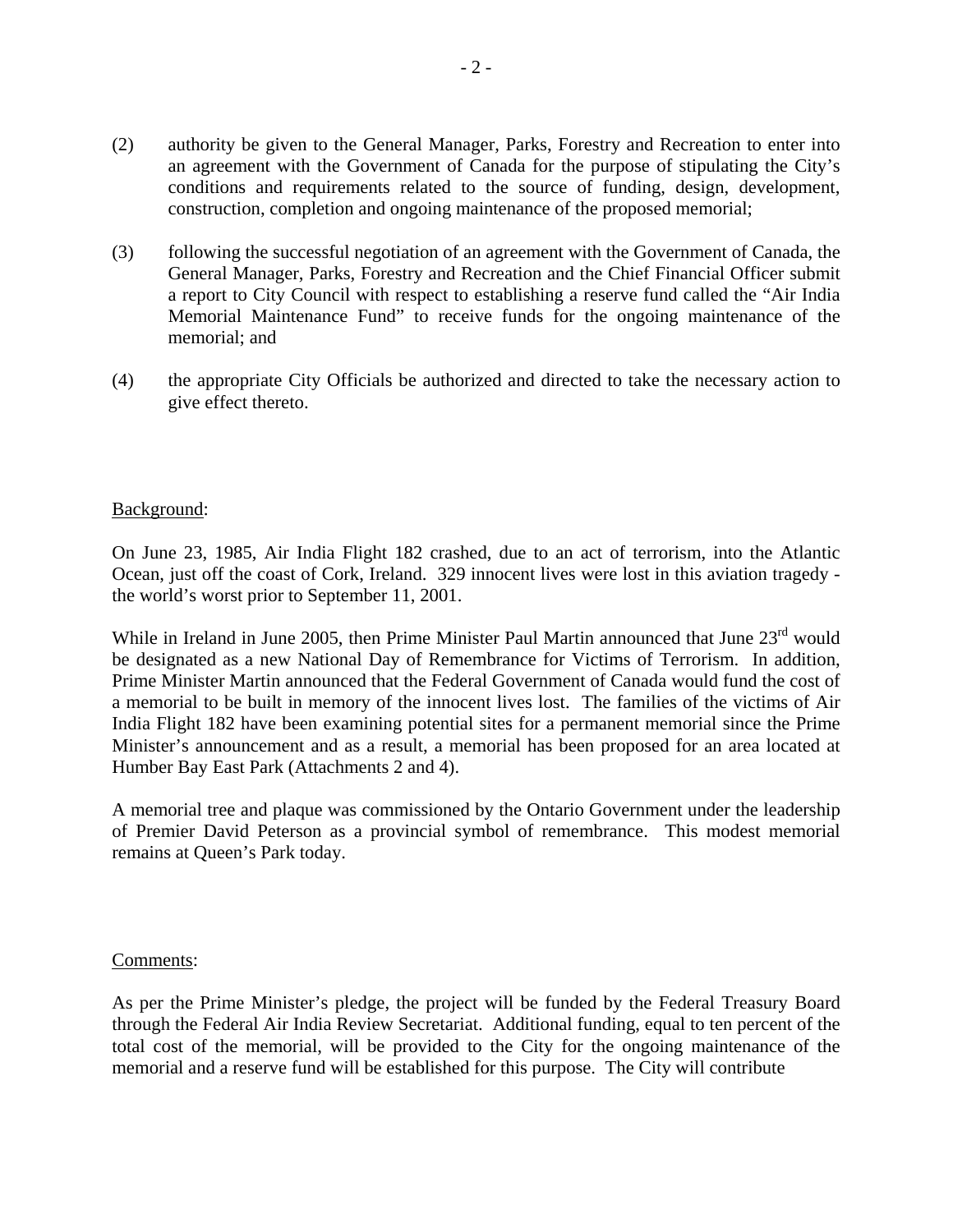parkland for the development and construction of the memorial along with providing staff assistance throughout the project.

Given that the majority of victims were from the Greater Toronto Area, family members are eager to see a more appropriate and permanent memorial established that would offer a place for congregation and reflection in peace and tranquility (Attachment 2). The families wish to have the memorial located on the shore of Lake Ontario, given that they feel a close affinity to a large body of water because it is the final resting place for many of their loved ones.

Thousands of Torontonians were affected by this tragedy, yet to date no appropriate memorial has been built in Canada to symbolize the magnitude of this loss. During discussions with City of Toronto and Government of Ontario Officials, a few waterfront sites were identified as being potential locations for the memorial. Humber Bay Park East received unanimous support from victims' families as the preferred location. The area has open views of Lake Ontario, which will encourage reflection, and the site is easily accessible by both car and public transit. The site also has washrooms and public telephones.

The design will be a landscaped area very similar to the one that was created in Ireland which has the names of all the victims engraved on a wall behind a sundial as shown in Attachments 2 and 4. The memorial will be designed to accommodate large gatherings during annual memorial ceremonies. This memorial will also serve as a touchstone of remembrance for victims of terrorism around the world as part of the new National Day of Mourning for Victims of Terrorism.

The proposal also creates an opportunity for the western expansion, beyond the Humber River, of the existing Parks, Forestry and Recreation Western Ravines and Beaches Discovery Walk to include this memorial as a landmark terminus to the interpretive walking experience. In doing this, the public profile of this memorial will be raised and integrated into visitors' experience of the City's western waterfront.

This project has been reviewed and recommended by the City's Official Gifts and Monuments Committee and has the support of both the Ward Councillor and the local community.

#### Conclusions:

This report recommends that City Council accept the donation of a fully-funded monument from the Government of Canada in memory of the victims of Air India Flight 182 to be located at Humber Bay Park East provided there is a successful negotiation of a construction agreement between the City of Toronto and the Government of Canada. A subsequent report to City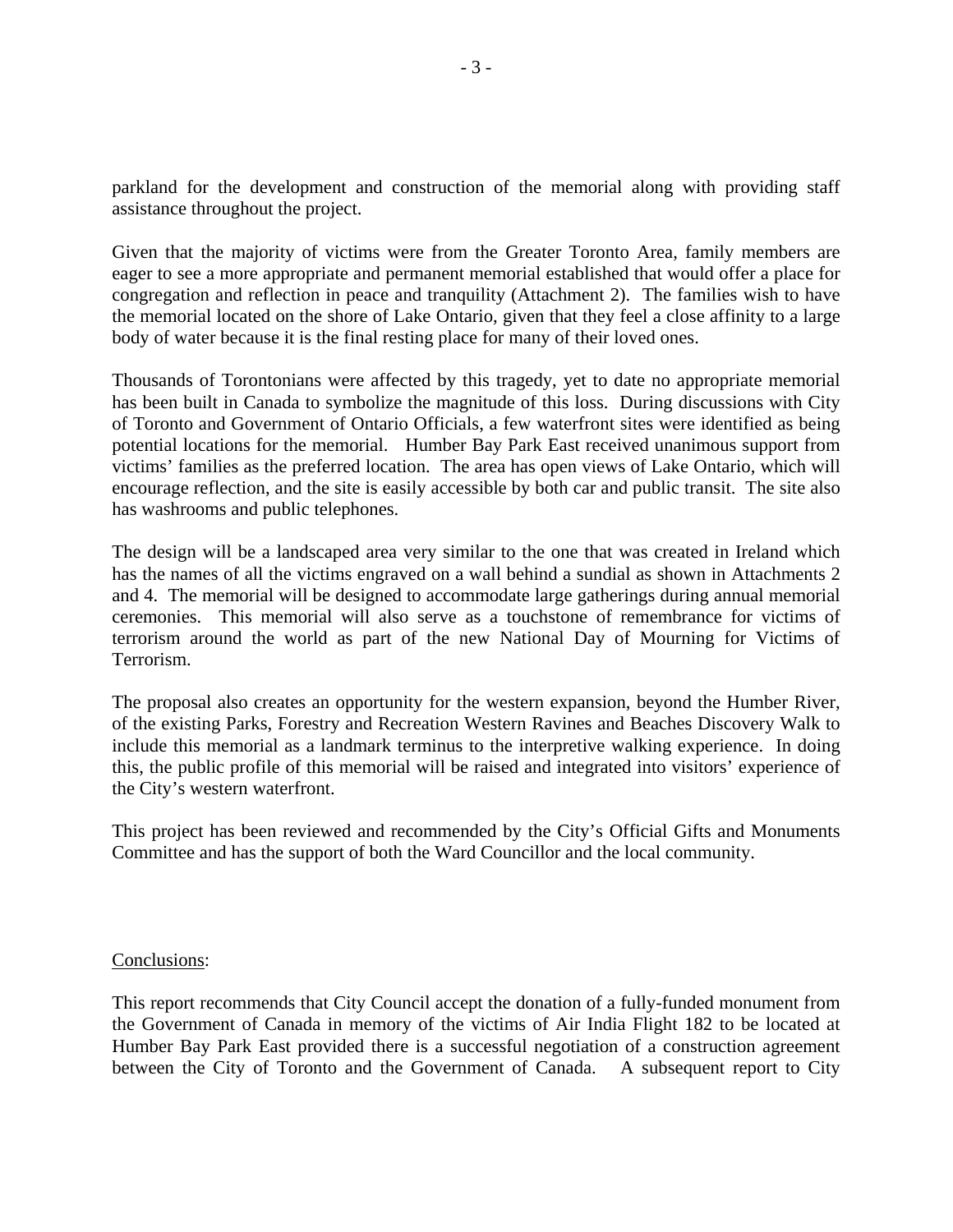Council will address the issue of establishing a reserve fund to receive funds for the ongoing maintenance of this important and long overdue memorial.

Contacts:

Jerry Belan Brad Eyre Program Standards and Development Officer Policy Officer Tel: 416-392-7264 Tel: 416-392-0359 Fax: 416-392-0050 Fax: 416-392-5600 Email: jbelan@toronto.ca Email: beyre@toronto.ca

Neil Zaph Director Strategic Services Tel: 416- 395-6065 Fax: 416-392-8565 Email: nzaph@toronto.ca

Brenda Librecz, General Manager Parks, Forestry and Recreation

List of Attachments:

Attachment 1: Letter of support and confirmation from Federal Air India Review Secretariat

Attachment 2: Map of Proposed Air India Memorial Location

Attachment 3: Letter from Air India Victims' Families Association

Attachment 4: Photo Images of Air India Memorial in Ireland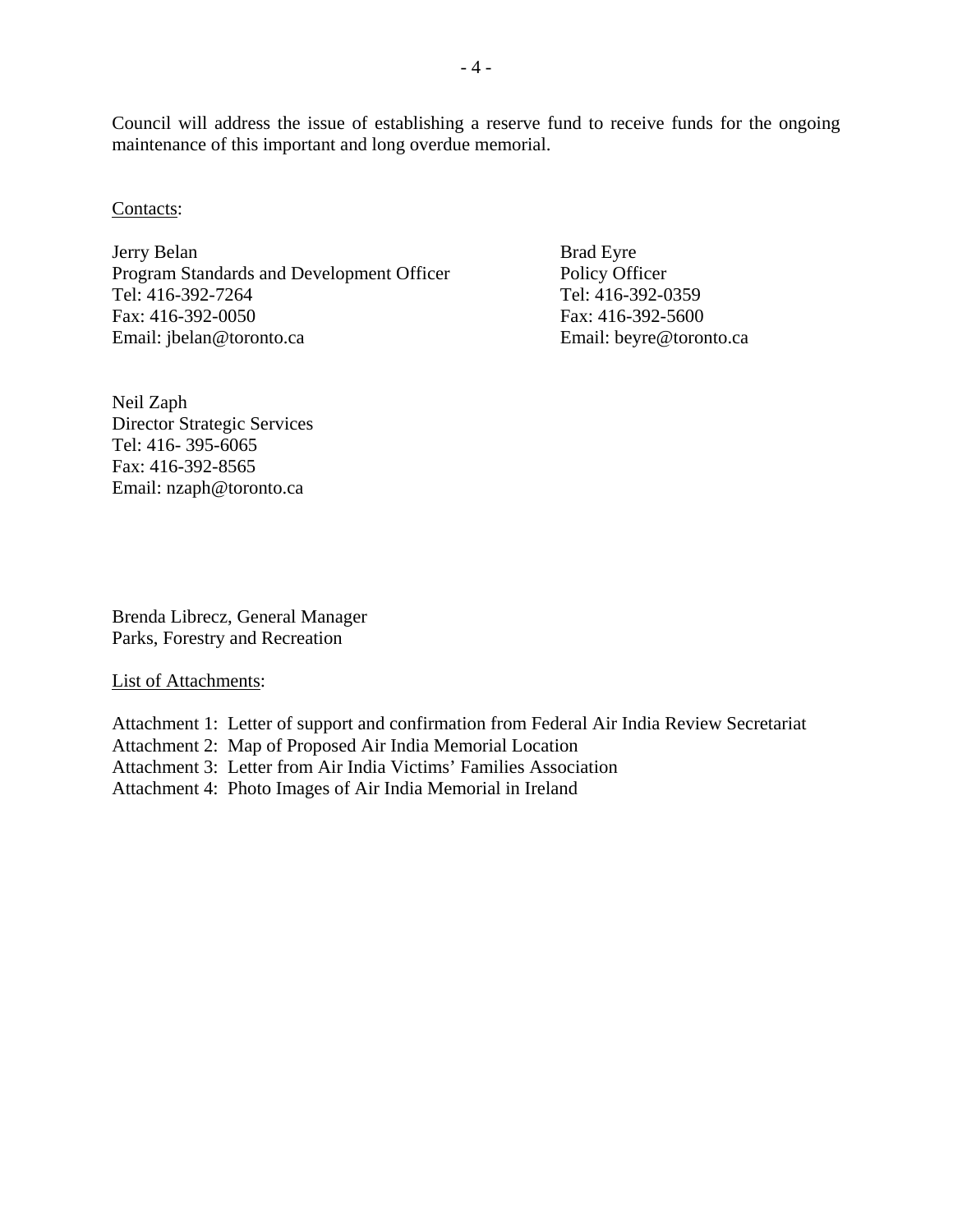Attachment 1: Letter of support and confirmation from Federal Air India Review Secretariat

APR-24-2006 13:36

Government

of Canada



Gouvernement du Canada

 $P.01/01$ 

Air India Review and Inquiry Secretariat

Secrétariat de l'examen et de l'enquête relatifs à l'affaire Air India

Monday, April 24, 2006

Ms. Barbara Sullivan Chief of Protocol Toronto City Hall 100 Queen St. West Toronto, ON **M5H 2N2** 

Dear Ms. Sullivan.

As you are aware, the Federal Government has committed to provide funds in order to construct a memorial dedicated to the victims of Air India flight 182. The project, estimated to cost \$350,000 will be supported by funding of up to \$350,000 from the Federal Government, and no less than \$225,000, should the Province of Ontario choose to commit funds towards the final project cost.

The Federal Government will provide an additional \$35,000 to be used for maintenance of the memorial over a period not to exceed 5 years.

It is our understanding that the City of Toronto will undertake to manage all aspects of construction and design of this project. The Federal Government will provide funding for the project according to a schedule to be outlined in the Memorandum of Understanding, which will be signed by all parties.

It should be noted that Federal funds are to be used only for design, construction, and maintenance of the memorial site, as well as the memorial itself.

We anticipate a groundbreaking ceremony to be held on June 23, 2006, and project completion to occur no later than June 23, 2007.

Should you have any questions or concerns, please do not hesitate to contact me directly.

Sincerely,

leeb Noormohamed Executive Director, Air India Review & Inquiry Secretariat

# . anadä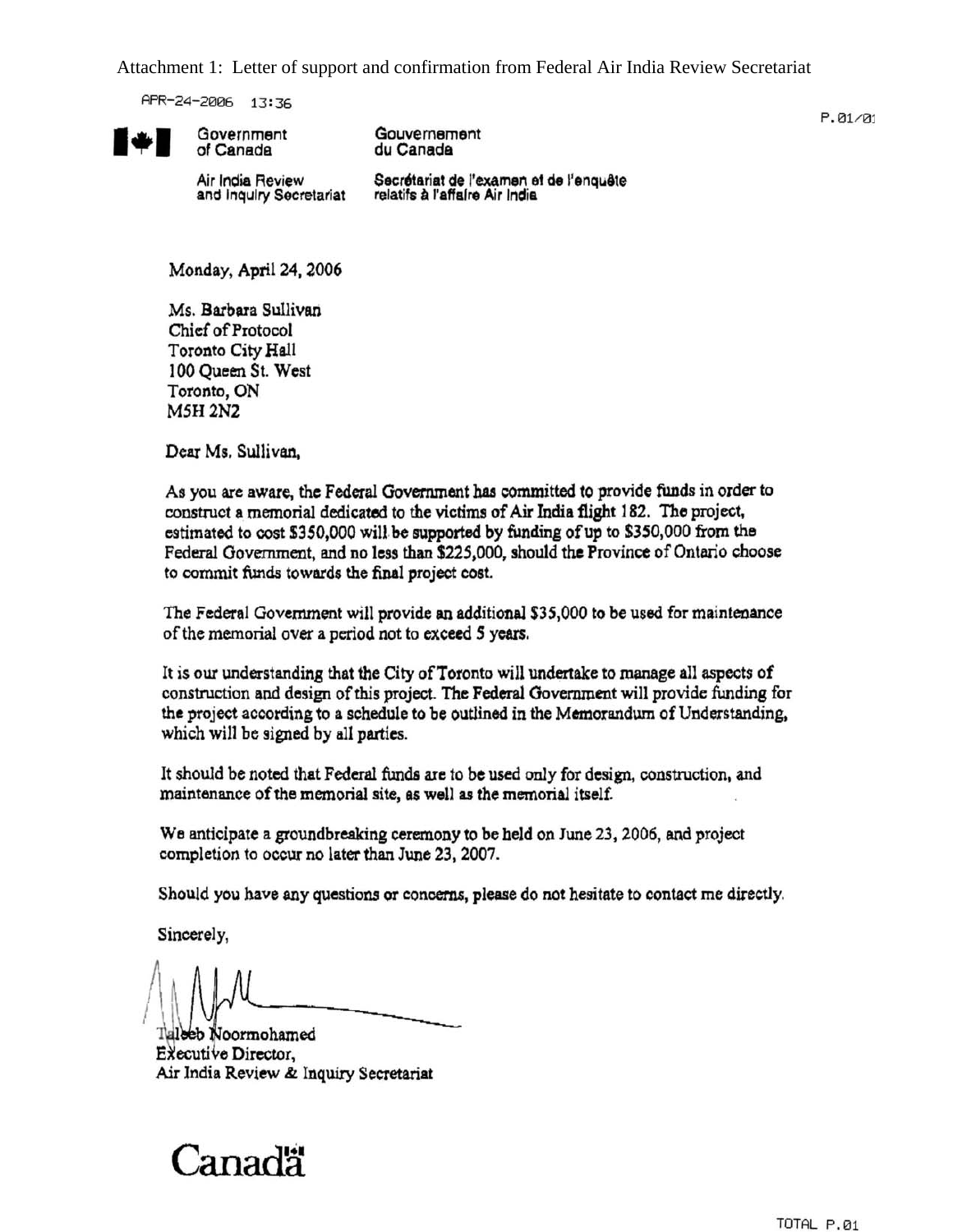

# Attachment 2 – Map of Proposed Air India Memorial Location

Ward 6 - Councillor Mark Grimes April 6, 2006

Research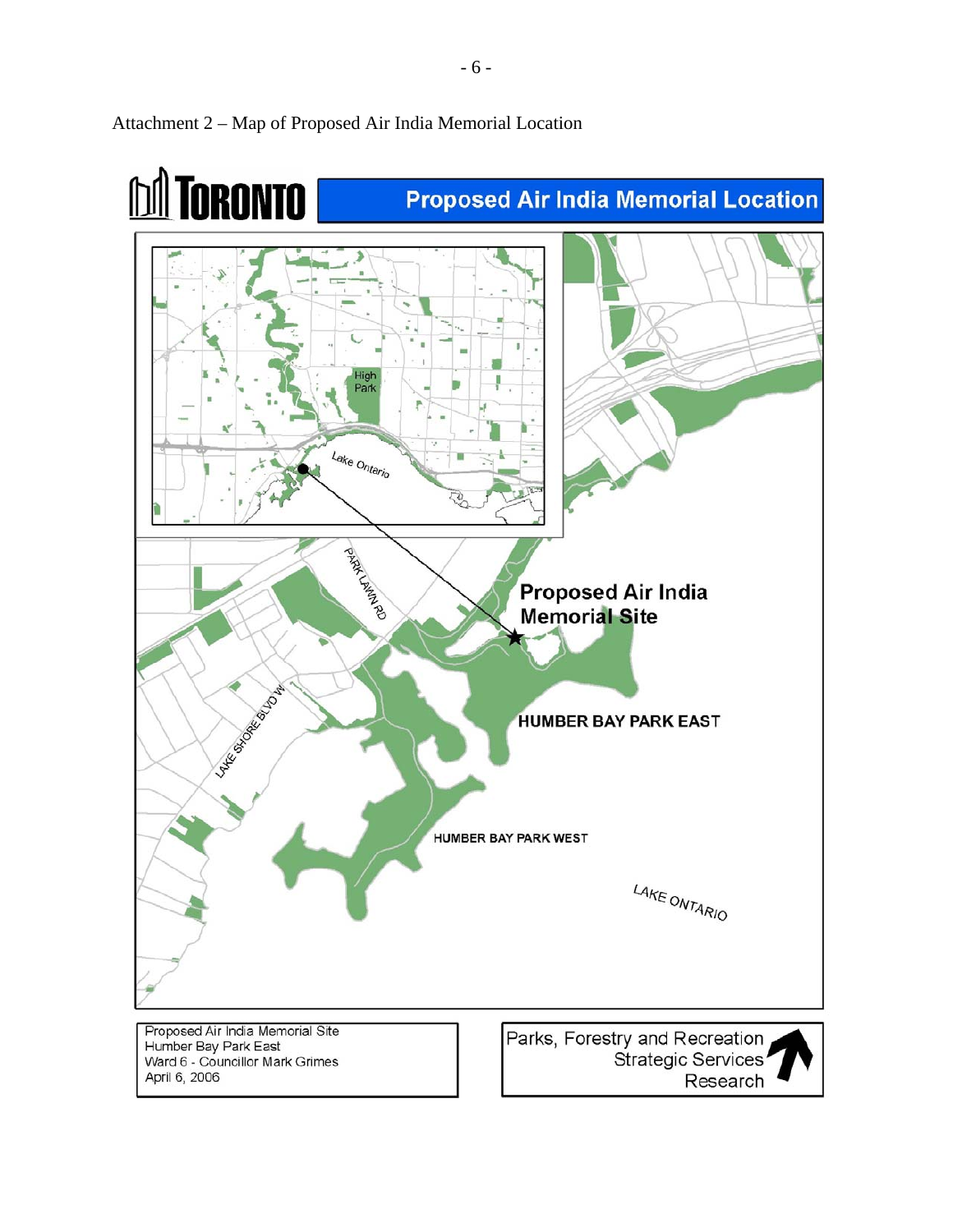Attachment 3 – Letter / Proposal from Air India Victims' Families Association

February 2, 2006

Ms. Barbara Sullivan Chief of Protocol, City Clerk's Office 10<sup>th</sup> Floor, West Tower Toronto City Hall

# **100 Queen Street West**

Toronto, ON M5H 2N2

Re: Proposed Air India Memorial.

Dear Ms Sullivan:

We are members of the Air India Victims' Families Association. Enclosed, please find our proposal to the City's Official Gifts Committee for a permanent memorial in honour of the victims of Canada's worst act of terrorism – the Air India Flight 182 tragedy of June 23, 1985, which crashed into the Atlantic Ocean, just off the coast of Cork, Ireland.

Following meetings with City of Toronto and provincial government officials, we collaborated with members of our association to determine that a landscaped area with memorial sundial and plaque, preferably on Toronto's waterfront Humber Bay East Park, is the most respectful and fitting place to commemorate the tragedy. The area may also serve as a touchstone for regional commemorations of the new National Day of Remembrance for Victims of Terrorism each June 23, announced by the Rt.Hon. Prime Minister Paul Martin in 2005.

As this project is being funded by the federal Treasury Board through the Federal Air India Review Secretariat, the City's contribution would take the form of a small parcel of parkland. Ongoing maintenance will be provided for by the federal government, though not in perpetuity, and would eventually become the responsibility of the City as part of its regular parks maintenance. The community will also be heavily involved in maintaining the site. The Province of Ontario will continue to remain heavily involved in this process.

To this proposal, we have attached:

- a letter of support from the Federal Air India Review Secretariat
- a letter from the RCMP indicating that the majority of victims were from this region
- a picture of the existing memorial in Cork, Ireland that serves as our guide for the Toronto memorial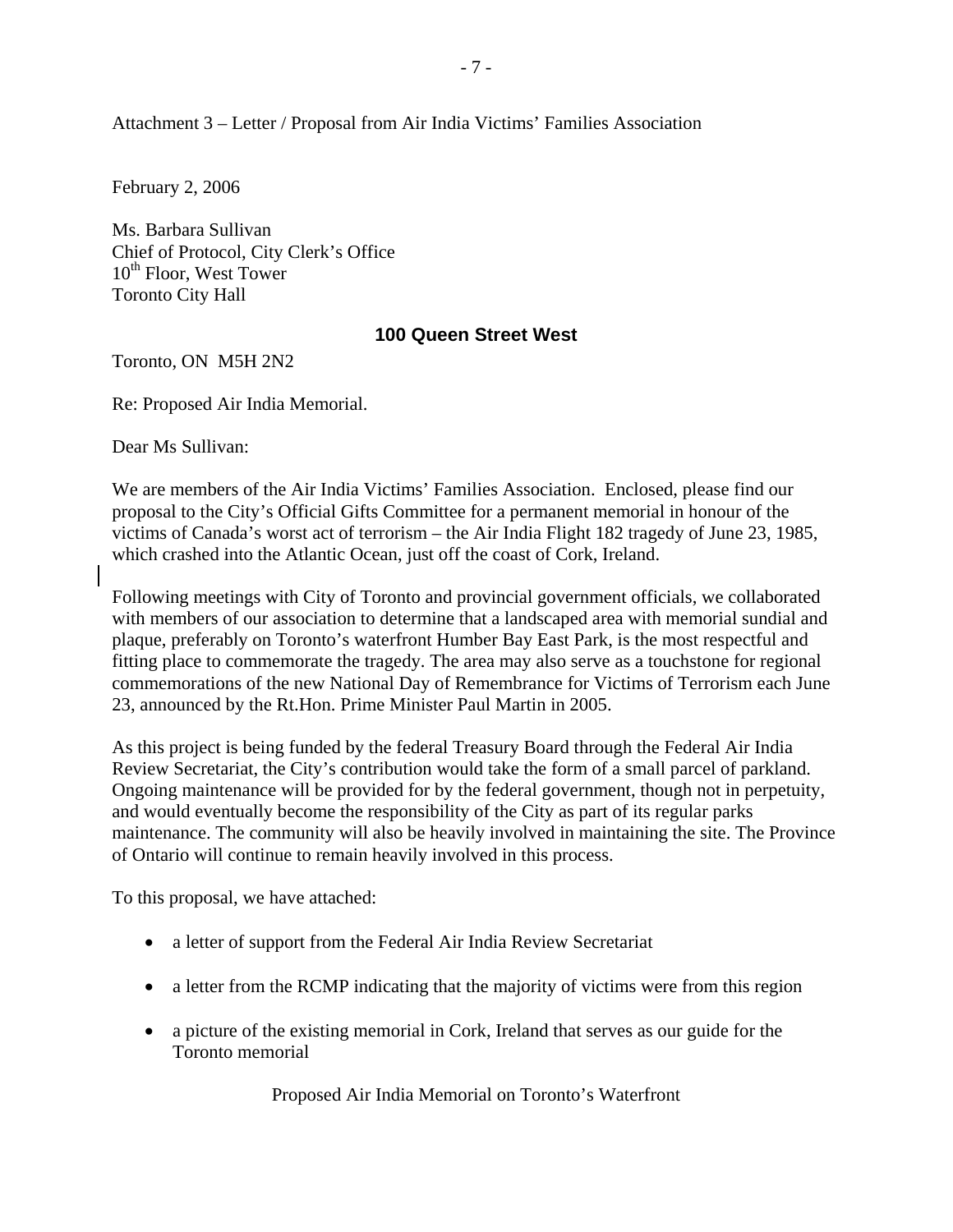• a map of the proposed Humber Bay East Park site.

2

Thank you for your consideration. We look forward to hearing from you and ask that you address your correspondence to , whose contact information is listed below: , whose contact information is listed below:

Best regards,

Original Signed by: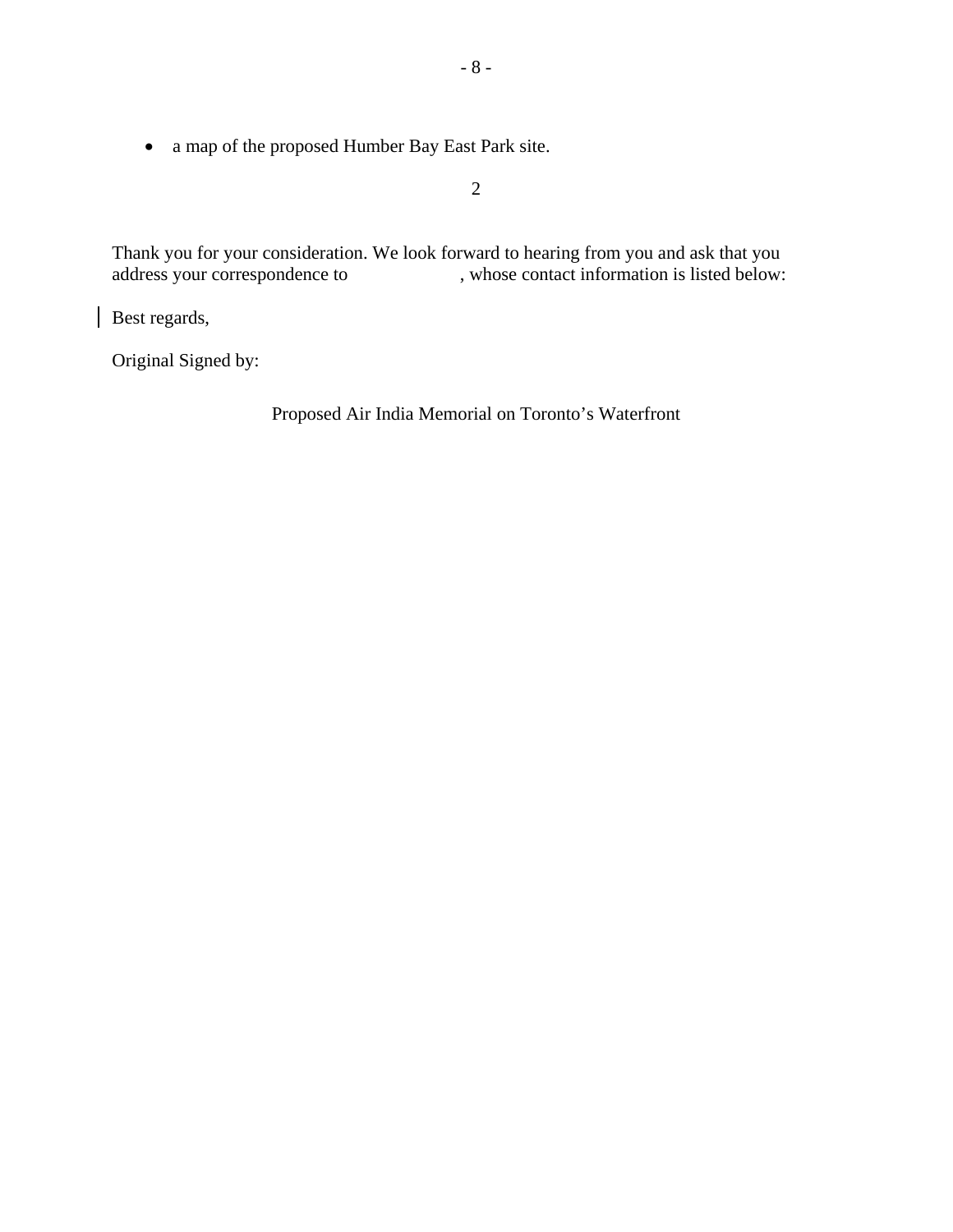#### **A Proposal to the City of Toronto Official Gifts Committee**

June 23, 1985 was a black letter day in the history of Canada. 329 innocent lives were lost due to an act of terrorism in the world's worst aviation tragedy prior to September 11, 2001. Even after 20 years, the families of the victims are looking for justice and closure. All the hopes are now pinned on an Inquiry, which is to investigate the systemic failures, which we recognize, will never bring to justice the perpetrators of this heinous crime. The only redeeming factor in the aftermath of the verdict was a declaration by the federal government that June 23 will be a national day of remembrance for victims of terrorism. Rt. Hon. Prime Minister Paul Martin's presence with all leaders of the Opposition in Ireland on June 23, 2005 was a fitting gesture by the government, for the first time acknowledging this event as a "Canadian Tragedy". During his speech at the memorial service, Prime Minister Paul Martin announced that his government would fund the cost of memorials to be built in memory of the innocent lives lost in the Air India tragedy.

 The families of the victims have been discussing a probable site for the memorial since the Prime Minister's declaration. We have always appreciated the tree and plaque at Queen's Park commissioned by former Ontario Premier David Peterson as a provincial symbol of remembrance of our loved ones. Given that the vast majority of victims were from the Toronto region, a more respectful and appropriate memorial is proposed for Toronto, one that offers a place for the families to congregate and reflect in peace and tranquility. Thousands of Torontonians were affected by this tragedy and yet, to date, no appropriate memorial has been built in Canada to symbolize the magnitude of this loss.

Every year, on the anniversary of the tragedy, many family members have been travelling to Ireland to pay homage to their loved ones. However, because of the elapsed time many have aged considerably and are unable to take the yearly trip. Having the memorial in Toronto will give them a place to visit without having to travel far.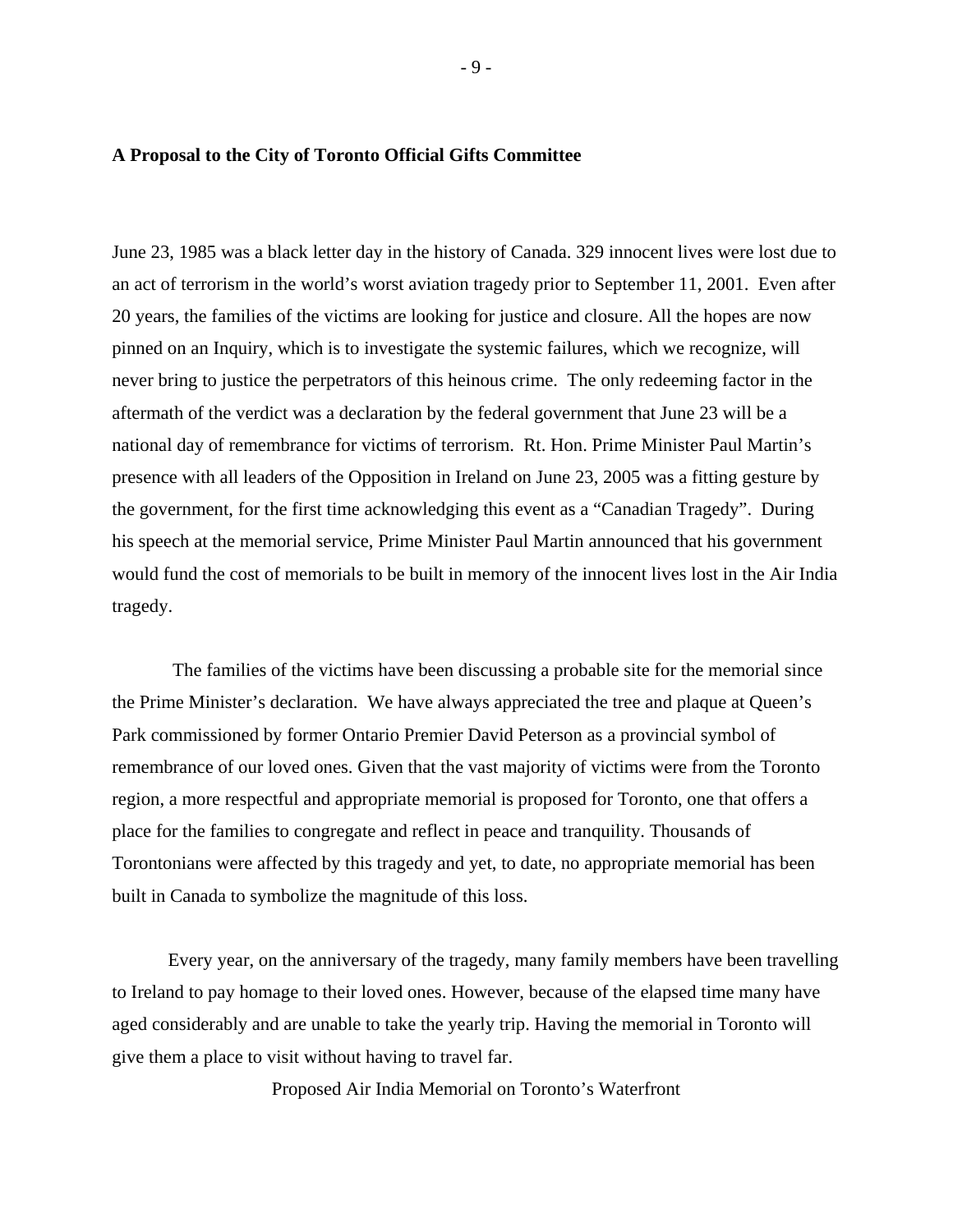During the discussions with City of Toronto and Government of Ontario Officials, we were advised of a few sites that may be of interest to us. One such site is the Humber Bay East Park, a map of which is attached to the proposal. The family members are unanimous in support of this site for the memorial. The area has open views of Lake Ontario, which will encourage reflection, and is easily accessible because of its proximity to parking areas and transit. The site also boasts modern facilities, such as washrooms and public telephones.

The proposed Toronto Memorial would be a landscaped memorial similar to the one in Ireland, with the names of the victims engraved on a wall behind a sundial. Photos of the Ireland sundial are attached to this proposal. The families wish to have the memorial on the shore of Lake Ontario since it will be close to the water. Many families feel a close affinity to a large body of water because it is the final resting place for many of their loved ones.

The proposed memorial, along with the sundial and the names of the victims, would ideally feature a landscaped area large enough for hosting a group of family members gathering during the annual memorial ceremonies on June 23, as well as a few benches. It may also serve as a touchstone of remembrance for victims of terrorism around the world as part of the new National Day of Mourning for Victims of Terrorism.

A second linked site is proposed further south onto the promontory, into the lake. The walkway leading to the promontory will be called the Memorial Path. It is suggested that a small landscaped rock garden be built with rocks from Ireland, India, British Columbia and Ontario.

This proposal also creates the opportunity for the western expansion, beyond the Humber River, of the existing City of Toronto Western Ravines and Beaches Discovery Walk to include this memorial as a landmark terminus to the interpretive walking

Proposed Air India Memorial on Toronto's Waterfront

 $-10-$ 

2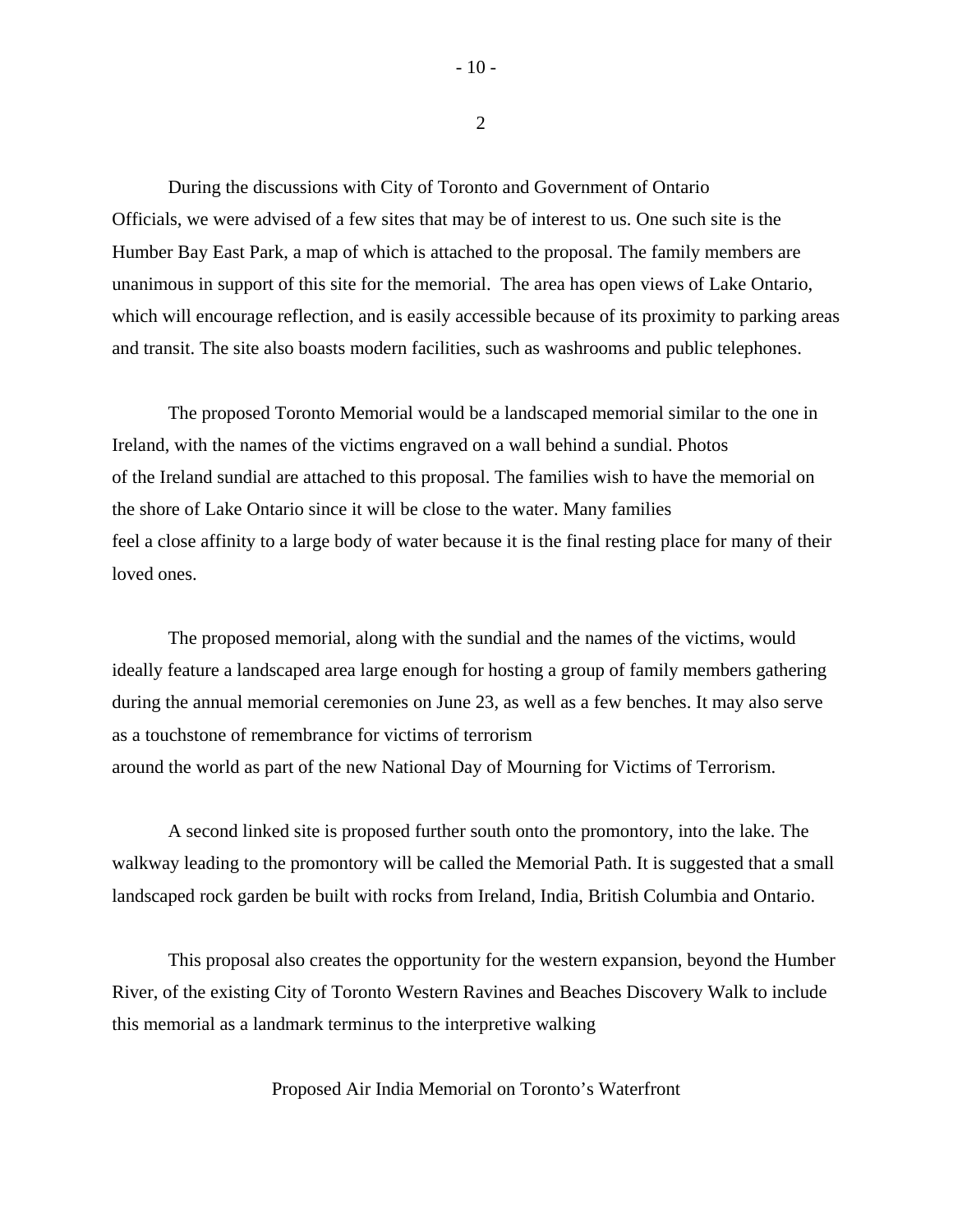3

experience. In doing this, the public profile of this memorial will be heightened and integrated into residents' and tourists' experience of the City's western waterfront.

While enhancing the natural beauty of Toronto's waterfront, the proposed memorial will stand as a permanent reminder to the world that terrorism will not be tolerated in any form. It will also be a constant reminder of how terrorism, while seeking to destroy, ultimately serves to strengthen and unite communities. We also feel that the addition of our proposed memorial will more effectively symbolize the loss to our community, to our city and to Canada.

As this project is being funded by the federal Treasury Board through the Federal Air India Review Secretariat, the City's contribution would take the form of a small parcel of parkland. Ongoing maintenance will be provided for by the federal government, though not in perpetuity, and would eventually become the responsibility of the City as part of its regular parks maintenance. The community will also be heavily involved in maintaining the site. The Province of Ontario will continue to remain heavily involved in this process.

The Air India bombing was the largest act of terrorism in Canada's history. The majority of its victims were from the Toronto area. We hope you will consider our proposal, as it will finally allow the city of Toronto to join the world in appropriately symbolizing and reflecting the magnitude of this loss.

We are enclosing a copy of a letter from the Federal Air India Review Secretariat detailing their financial support of the Toronto memorial. We are also enclosing a copy of the geographical distribution of the victims as provided by the RCMP for your perusal.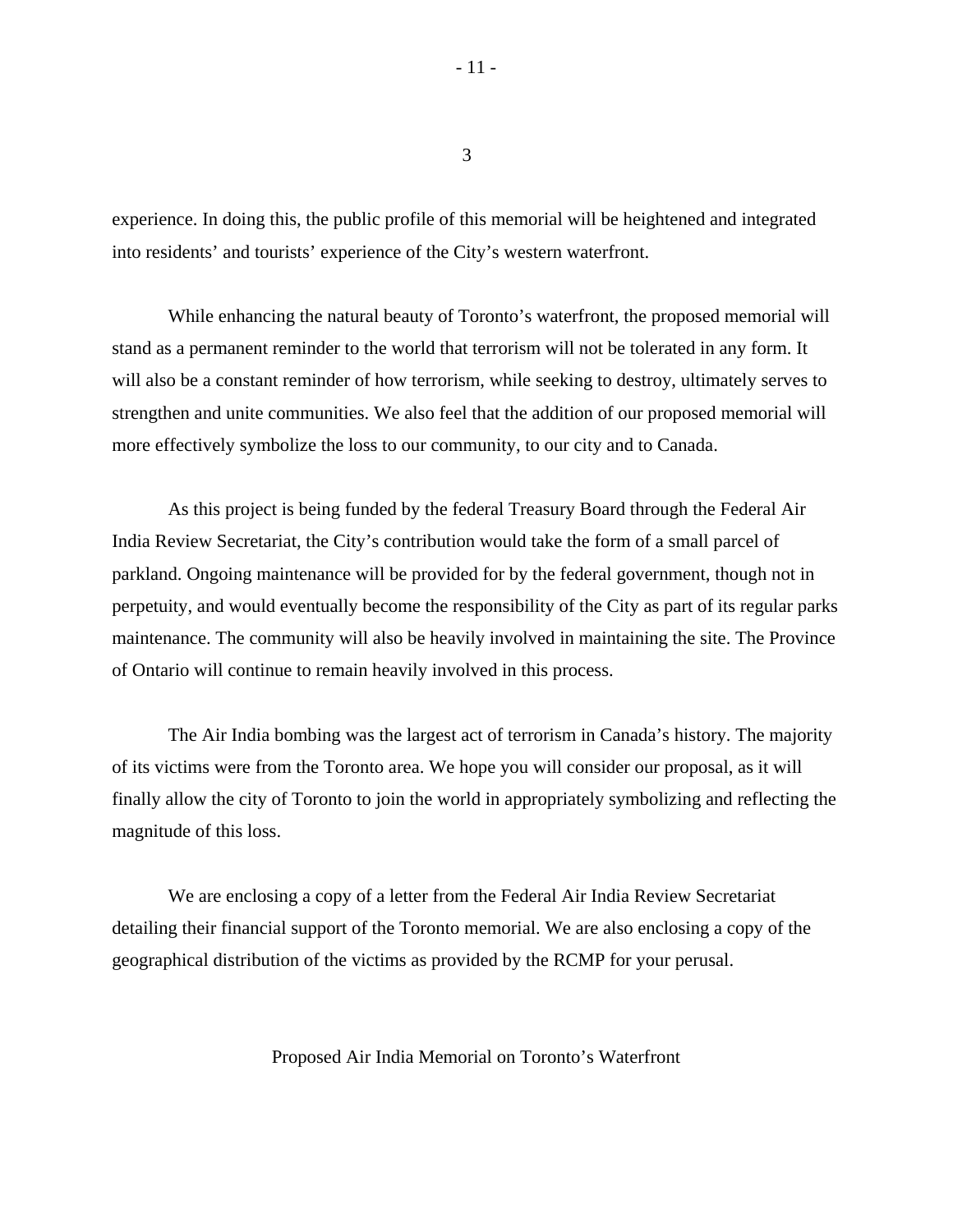In closing, we leave you with the words of one of the young victims Deven Nadkarni (1967–1985):

4

*Would that I had the power To change this world of mine, But I have not, and I doubt There is power of this kind.* 

*But perhaps if every man were To make a subtle change, A kind word or deed, Some mercy or forgiveness shown,* 

*Each contributing as his own What his abilities permit Toward improving the life Of his fellow man, Then, maybe, the sum of these acts Will add up to a greater whole* 

> *And we shall together rise Above our present state . . .*

# **Air India Victims' Families Association**